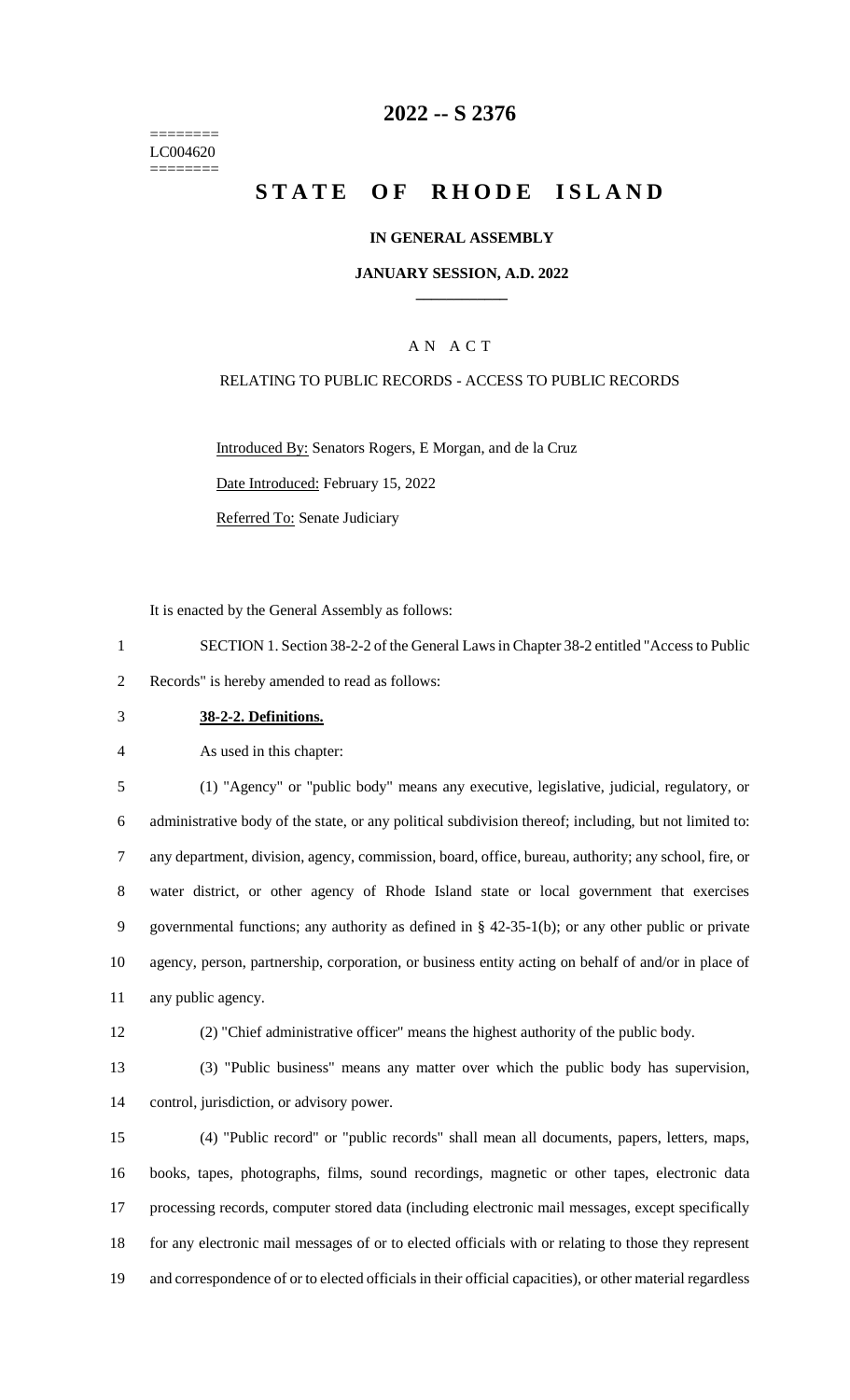of physical form or characteristics made or received pursuant to law or ordinance or in connection with the transaction of official business by any agency. For the purposes of this chapter, the following records shall not be deemed public:

 (A)(I)(a) All records relating to a client/attorney relationship and to a doctor/patient relationship, including all medical information relating to an individual in any files.

 (b) Personnel and other personal individually identifiable records otherwise deemed confidential by federal or state law or regulation, or the disclosure of which would constitute a 8 clearly unwarranted invasion of personal privacy pursuant to 5 U.S.C. § 552 et seq.; provided, however, with respect to employees, and employees of contractors and subcontractors working on public works projects that are required to be listed as certified payrolls, the name, gross salary, salary range, total cost of paid fringe benefits, gross amount received in overtime, and any other remuneration in addition to salary, job title, job description, dates of employment and positions held with the state, municipality, or public works contractor or subcontractor on public works projects, employment contract, work location, and/or project, business telephone number, the city or town of residence, and date of termination shall be public. For the purposes of this section "remuneration" shall include any payments received by an employee as a result of termination, or otherwise leaving employment, including, but not limited to, payments for accrued sick and/or vacation time, severance pay, or compensation paid pursuant to a contract buy-out provision. For purposes of this section, the city or town residence shall not be deemed public for peace officers, as defined in § 12-7-21, and shall not be released.

 (II) Notwithstanding the provisions of this section, or any other provision of the general laws to the contrary, the pension records of all persons who are either current or retired members of any public retirement systems, as well as all persons who become members of those retirement systems after June 17, 1991, shall be open for public inspection. "Pension records" as used in this section, shall include all records containing information concerning pension and retirement benefits of current and retired members of the retirement systems and future members of said systems, including all records concerning retirement credits purchased and the ability of any member of the retirement system to purchase retirement credits, but excluding all information regarding the medical condition of any person and all information identifying the member's designated beneficiary or beneficiaries unless and until the member's designated beneficiary or beneficiaries have received or are receiving pension and/or retirement benefits through the retirement system.

 (B) Trade secrets and commercial or financial information obtained from a person, firm, or corporation that is of a privileged or confidential nature.

(C) Child custody and adoption records, records of illegitimate births, and records of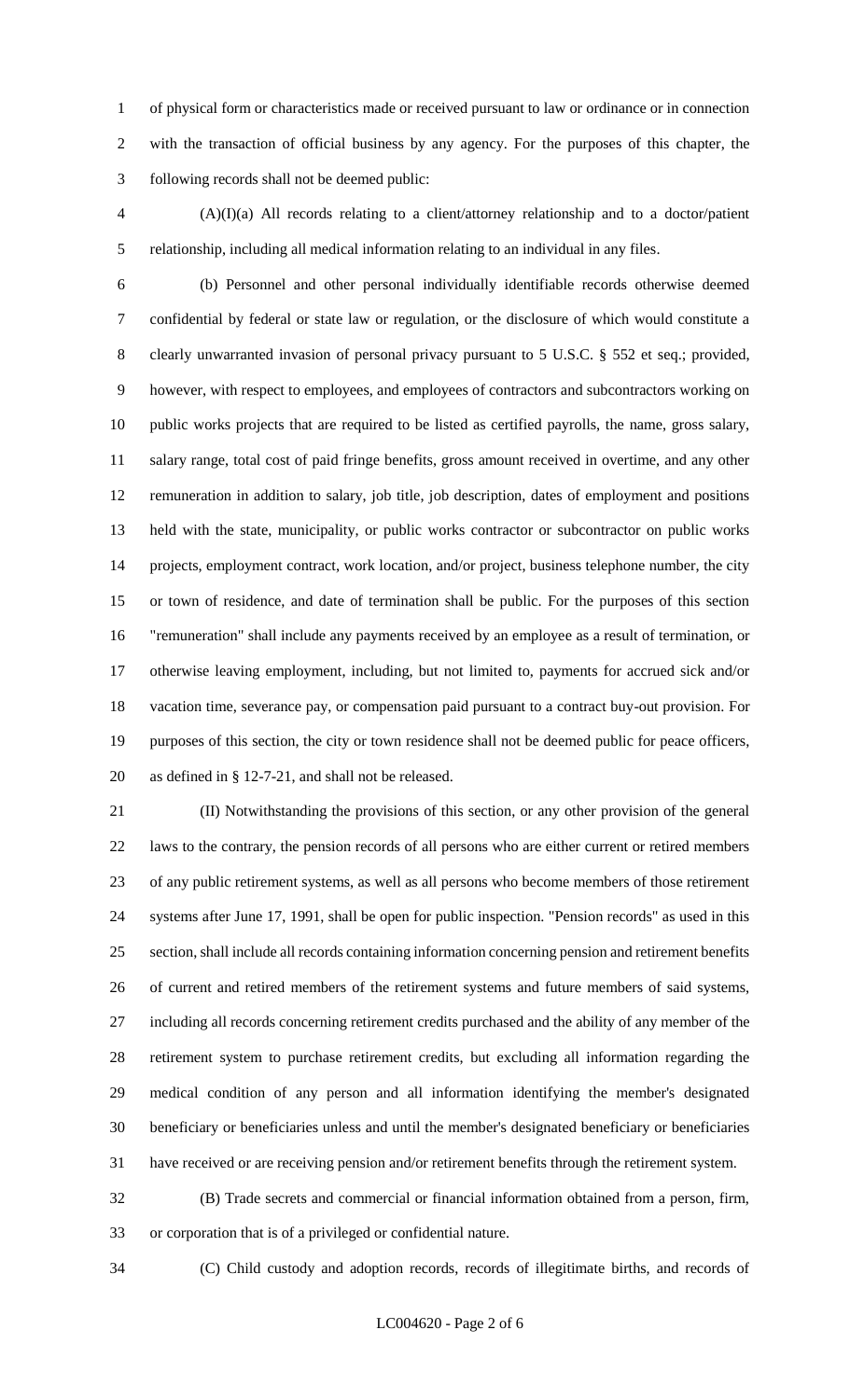juvenile proceedings before the family court.

 (D) All records maintained by law enforcement agencies for criminal law enforcement and all records relating to the detection and investigation of crime, including those maintained on any individual or compiled in the course of a criminal investigation by any law enforcement agency. Provided, however, such records shall not be deemed public only to the extent that the disclosure of the records or information (a) Could reasonably be expected to interfere with investigations of criminal activity or with enforcement proceedings; (b) Would deprive a person of a right to a fair trial or an impartial adjudication; (c) Could reasonably be expected to constitute an unwarranted invasion of personal privacy; (d) Could reasonably be expected to disclose the identity of a confidential source, including a state, local, or foreign agency or authority, or any private institution that furnished information on a confidential basis, or the information furnished by a confidential source; (e) Would disclose techniques and procedures for law enforcement investigations or prosecutions, or would disclose guidelines for law enforcement investigations or prosecutions; or (f) Could reasonably be expected to endanger the life or physical safety of any individual. Records relating to management and direction of a law enforcement agency and records or reports reflecting the initial arrest of an adult and the charge or charges brought against an adult shall be public.

 (E) Any records that would not be available by law or rule of court to an opposing party in litigation.

 (F) Scientific and technological secrets and the security plans of military and law enforcement agencies, the disclosure of which would endanger the public welfare and security.

 (G) Any records that disclose the identity of the contributor of a bona fide and lawful charitable contribution to the public body whenever public anonymity has been requested of the public body with respect to the contribution by the contributor.

 (H) Reports and statements of strategy or negotiation involving labor negotiations or collective bargaining.

 (I) Reports and statements of strategy or negotiation with respect to the investment or borrowing of public funds, until such time as those transactions are entered into.

 (J) Any minutes of a meeting of a public body that are not required to be disclosed pursuant to chapter 46 of title 42.

 (K) Preliminary drafts, notes, impressions, memoranda, working papers, and work products, including those involving research at state institutions of higher education on commercial, scientific, artistic, technical, or scholarly issues, whether in electronic or other format; provided, however, any documents submitted at a public meeting of a public body shall be deemed public.

(L) Test questions, scoring keys, and other examination data used to administer a licensing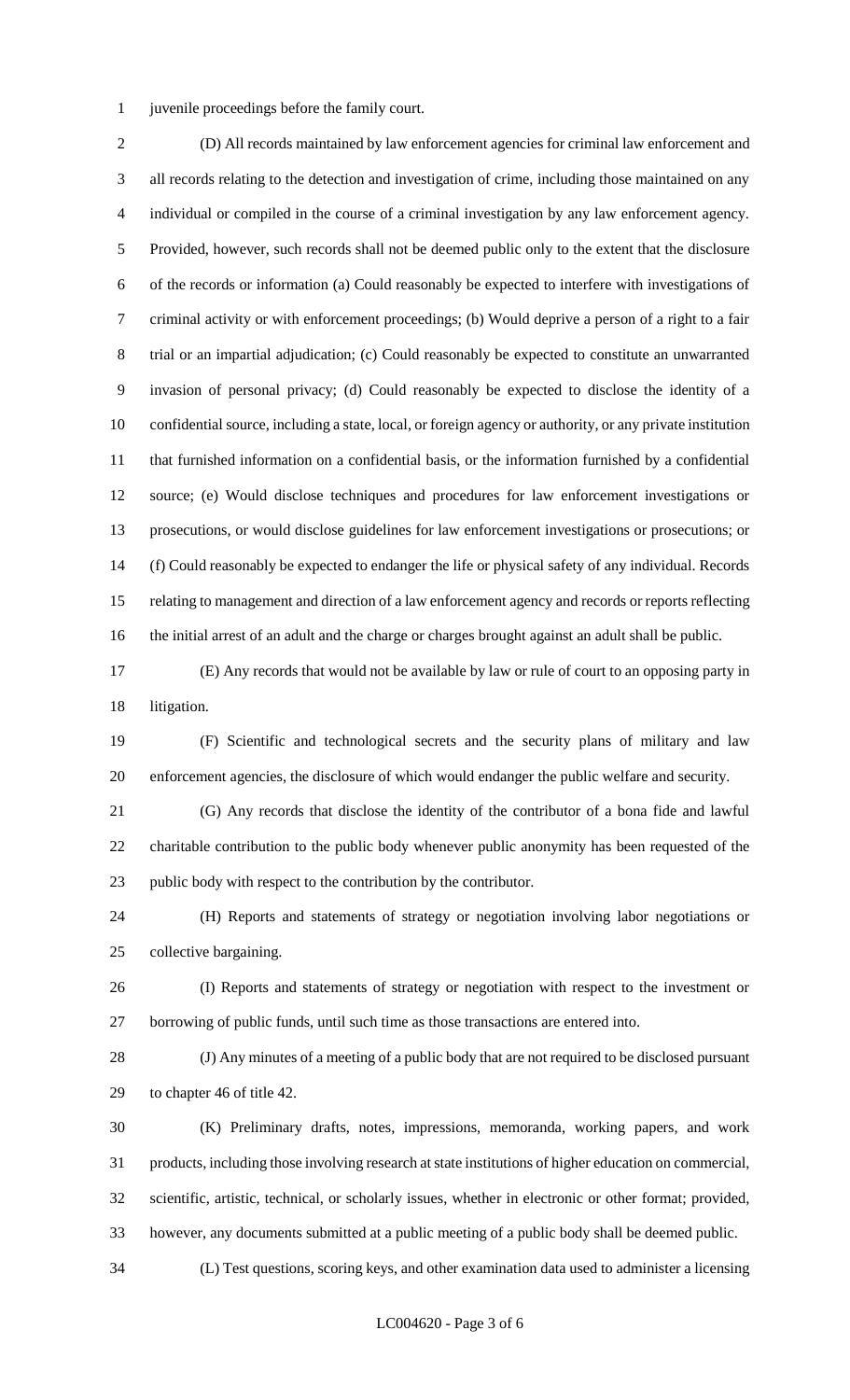examination, examination for employment or promotion, or academic examinations; provided, however, that a person shall have the right to review the results of his or her examination.

 (M) Correspondence of or to elected officials with or relating to those they represent and correspondence of or to elected officials in their official capacities.

 (N) The contents of real estate appraisals, engineering, or feasibility estimates and evaluations made for or by an agency relative to the acquisition of property or to prospective public supply and construction contracts, until such time as all of the property has been acquired or all proceedings or transactions have been terminated or abandoned; provided the law of eminent domain shall not be affected by this provision.

(O) All tax returns.

 (P) All investigatory records of public bodies, with the exception of law enforcement agencies, pertaining to possible violations of statute, rule, or regulation other than records of final actions taken, provided that all records prior to formal notification of violations or noncompliance shall not be deemed to be public.

 (Q) Records of individual test scores on professional certification and licensing examinations; provided, however, that a person shall have the right to review the results of his or her examination.

(R) Requests for advisory opinions until such time as the public body issues its opinion.

 (S) Records, reports, opinions, information, and statements required to be kept confidential by federal law or regulation or state law or rule of court.

 (T) Judicial bodies are included in the definition only in respect to their administrative function provided that records kept pursuant to the provisions of chapter 16 of title 8 are exempt from the operation of this chapter.

 (U) Library records that, by themselves or when examined with other public records, would reveal the identity of the library user requesting, checking out, or using any library materials.

 (V) Printouts from TELE -- TEXT devices used by people who are deaf or hard of hearing or speech impaired.

 (W) All records received by the insurance division of the department of business regulation from other states, either directly or through the National Association of Insurance Commissioners, if those records are accorded confidential treatment in that state. Nothing contained in this title or any other provision of law shall prevent or be construed as prohibiting the commissioner of insurance from disclosing otherwise confidential information to the insurance department of this or any other state or country, at any time, so long as the agency or office receiving the records agrees in writing to hold it confidential in a manner consistent with the laws of this state.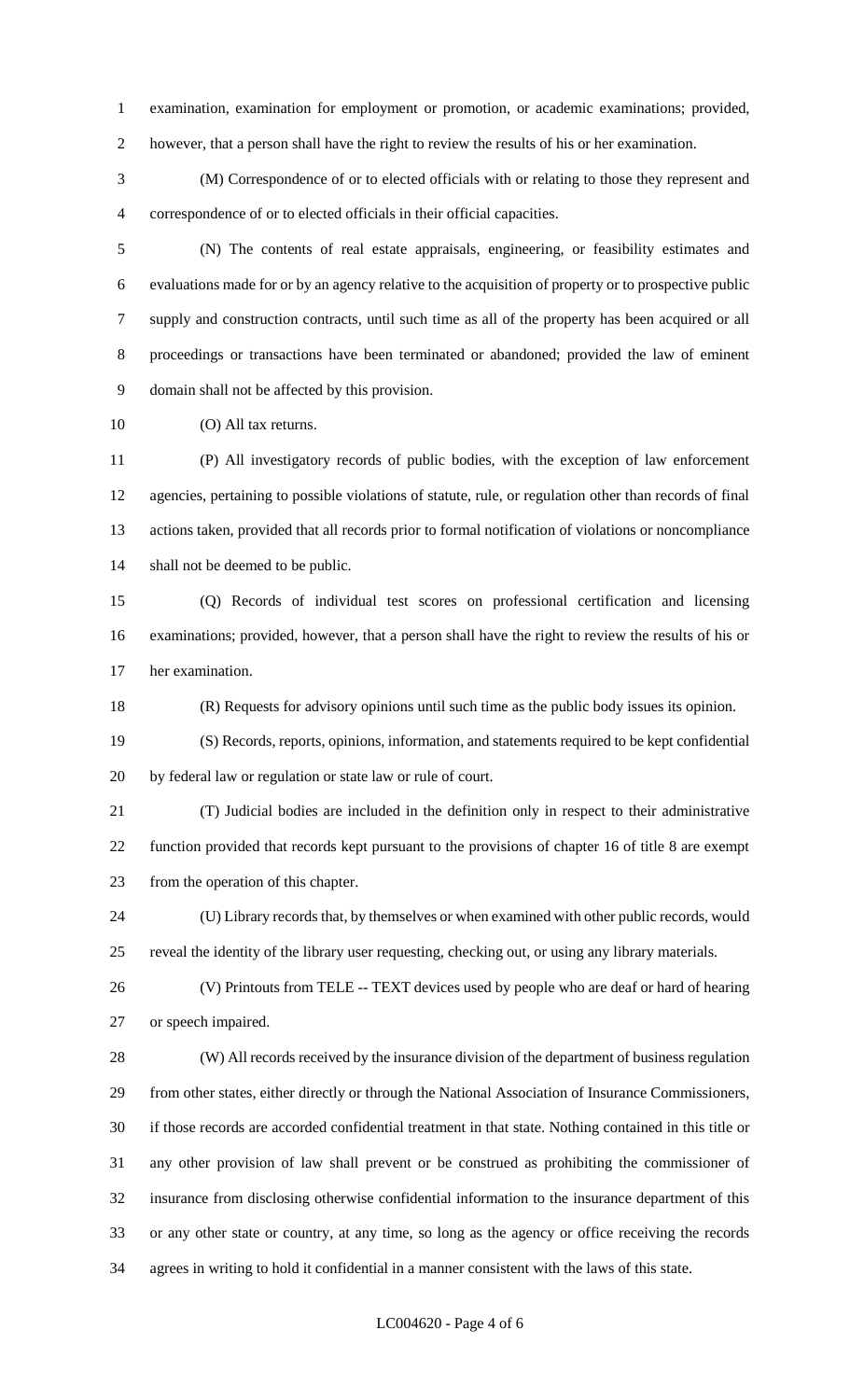- (X) Credit card account numbers in the possession of state or local government are confidential and shall not be deemed public records.
- (Y) Any documentary material, answers to written interrogatories, or oral testimony provided under any subpoena issued under § 9-1.1-6.
- (Z) Any individually identifiable evaluations of public school employees made pursuant to

state or federal law or regulation.

- (AA) All documents prepared by school districts intended to be used by school districts in
- protecting the safety of their students from potential and actual threats.
- (BB) All documents, evidence, and records of proceedings considered by the "relief from
- disqualifiers board" and any appellate courts; pursuant to their responsibilities under § 11-47-63.
- SECTION 2. This act shall take effect upon passage.

======== LC004620 ========